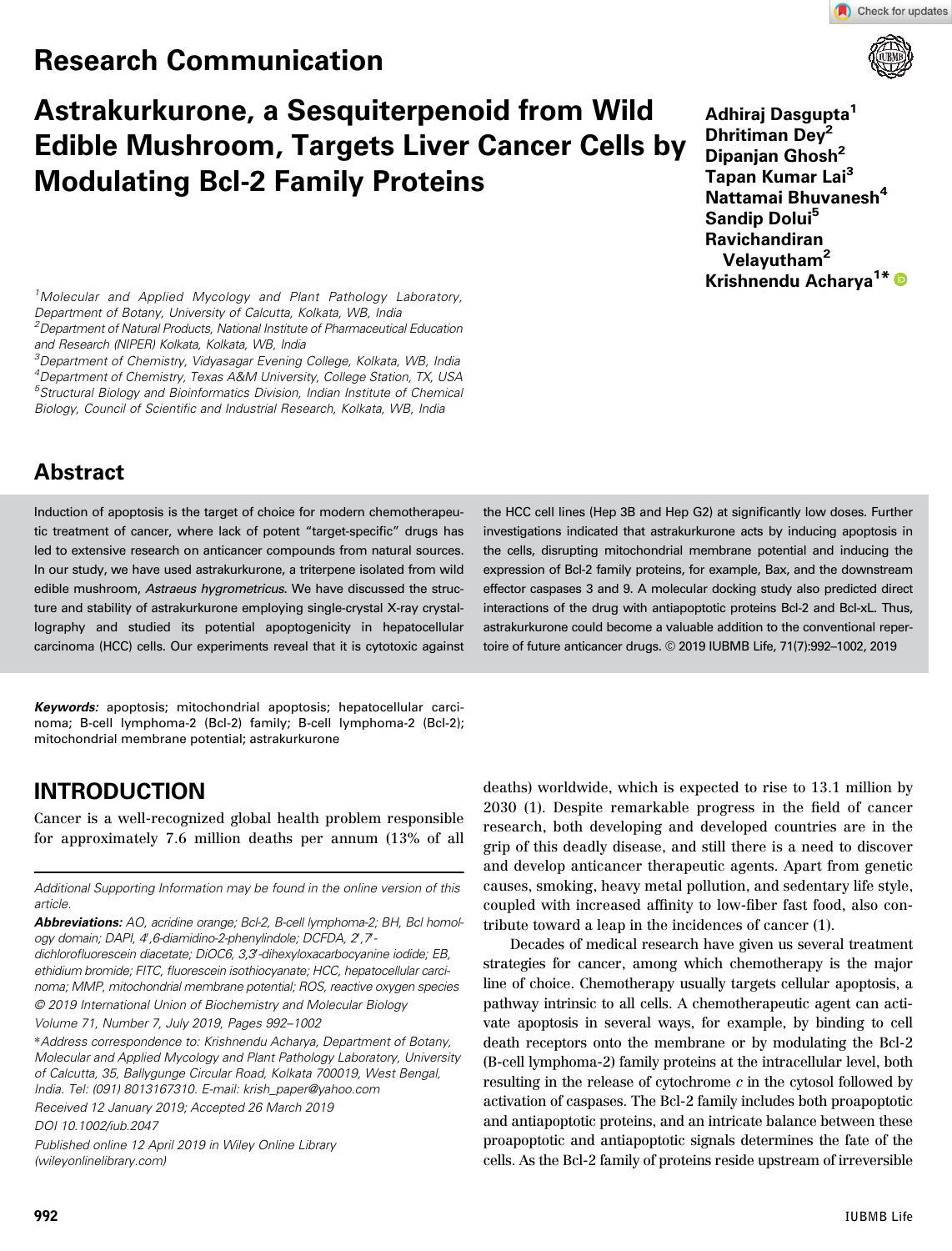cellular damage and focus much of their efforts at the level of mitochondria, they play a pivotal role in deciding whether a cell will live or die (2). In the absence of death signals, considerable amounts of proapoptotic and antiapoptotic members of the Bcl-2 family localize subcellularly in different compartments. A substantial fraction of the proapoptotic members localizes to the cytosol prior to a death signal (3). Following a death signal, the proapoptotic members undergo conformational changes that enable them to target and integrate into membranes, especially the mitochondrial outer membrane, altering the pro–anti ratio of Bcl-2 proteins in the cytosol, thereby allowing downstream protein modifications or dimerization converting inactive conformers to active ones and inducing cell death (4).

Modern-day chemotherapy may be the first choice of treatment, but it comes with its own disadvantages that include untargeted tissue damage and multidrug resistance (5). This often results in severe side effects and deterioration in the quality of life of patients. Thus, in the recent times, the demand for more effective and less toxic cancer chemopreventers mainly from natural sources has increased dramatically (6). Among the natural sources that are being sought, mushrooms have come up with immense potential. Mushrooms are rich in proteins, carbohydrates, and unsaturated fatty acids and low in fat content. Apart from the traditional food value, mushrooms are also considered as sources for next-generation pharmaceuticals and nutraceuticals because they contain a wide range of biologically active phenols, flavones, terpenes, and many more active components. These molecules, in raw extracts, additively and synergistically act against several human ailments (7). Several mushroom species, their extracts and isolated compounds, have been screened for anticancer activity, and many have yielded promising results. Approximately 200 species of mushrooms have been reported to exhibit antitumor activity  $(8)$ , and many of these mushroom-derived compounds have already been put to clinical use (9–11). This vastly unexplored source of pharmacologically active compounds promises to add to the repertoire of adjuvant therapeutics in the days to come.

Astraeus hygrometricus is a wild edible mushroom commonly found in the laterite forests near the roots of Shorea robusta trees. Its ethnomedicinal role has been documented in preventing several diseases (12). We have recently isolated a novel triterpene, astrakurkurone, from A. hygrometricus and partially characterized it (13). Our previous research revealed that this triterpene possesses antileishmanial (14, 15) and anticandidal activities (13). In this study, we report X-ray crystallographic analysis of a single crystal of astrakurkurone. We also report its effectiveness against hepatocellular carcinoma (HCC) cell lines Hep 3B and Hep G2 and try to predict a possible pathway to its anticancer activity.

# EXPERIMENTAL PROCEDURES

#### Crystallography

Single crystals of astrakurkurone were developed by slow evaporation of the material solution in 20% EtOH in chloroform. The crystallographic data for astrakurkurone were collected on a Bruker GADDS X-ray (three-circle) diffractometer at 110 K with Cu-K $\alpha$ 1 ( $\lambda$  = 1.5418 Å) radiation using a graphite monochromator. The goniometer was controlled using the FRAMBO software v.4.1.05 (16). Data analysis was performed by the program APEX2 (17). SADABS (18) was employed to correct the data for absorption effects. OLEX2 was employed for the structure plots (19).

The sample was optically centered with the aid of a video camera such that no translations were observed as the crystal was rotated through all positions. The detector was set at 5.0 cm from the crystal sample. 180 data frames were taken at widths of 0.5°. These reflections were used to determine the unit cell using Cell\_Now (20). The unit cell was verified by examination of the hkl overlays on several frames of data. No super-cell or erroneous reflections were observed. The integration method employed a three-dimensional profiling algorithm, and all data were corrected for Lorentz and polarization factors as well as for crystal decay effects. Finally, the data were merged and scaled to produce a suitable data set. SADABS (18) was employed to correct the data for absorption effects.

#### Cell Culture

The liver cancer cell lines Hep 3B and Hep G2 were purchased from the cell line repository at the National Centre for Cell Science (NCCS), Pune, India, and maintained in Dulbecco's Modified Eagle Medium (MP Biomedicals, Santa Ana, CA, USA) with 10% fetal bovine serum (Gibco, Waltham, MA, USA), 100 U/mL penicillin, and 100 μg/mL streptomycin (Gibco, Waltham, MA, USA). They were incubated in a humidified incubator with 5% CO<sub>2</sub> at 37  $^{\circ}{\rm C}$ until 80–90% confluence. The cells were trypsinized with trypsin– EDTA (Gibco, Waltham, MA, USA) and used for experiments.

Astrakurkurone was dissolved in dimethyl sulfoxide (DMSO) (Merck, Kenilworth, NJ, USA) to obtain a stock concentration of 20 mM, which was further diluted for experiments. At no point of our experiments did the concentration of DMSO exceed 1% during treatment. All experiments were performed on cells treated with astrakurkurone for 24 h.

#### In Vitro Cytotoxicity Assay

Hep 3B and Hep G2 cells were seeded in a 96-well microtiter plate and incubated for 24 h. The cells were treated with different concentrations of astrakurkurone (20–220 μM). After 24 h, 10 μL of the WST-1 reagent (TaKaRa, Kusatsu, Japan) was added to each well and incubated for 2 h. Absorbance was measured using a microplate reader as per manufacturer's protocol. The reduction in absorbance was used as an indicator of cell death and to determine the  $LD_{50}$  value.

#### Cell Migration Assay

The cells were seeded in 6-well plates and grown to confluence. The cells were treated with half  $LD_{50}$  concentrations of astrakurkurone, and scratches were made on the plate using a microtip. The cells were visualized for migration at 0 h and after 24 h and photographed.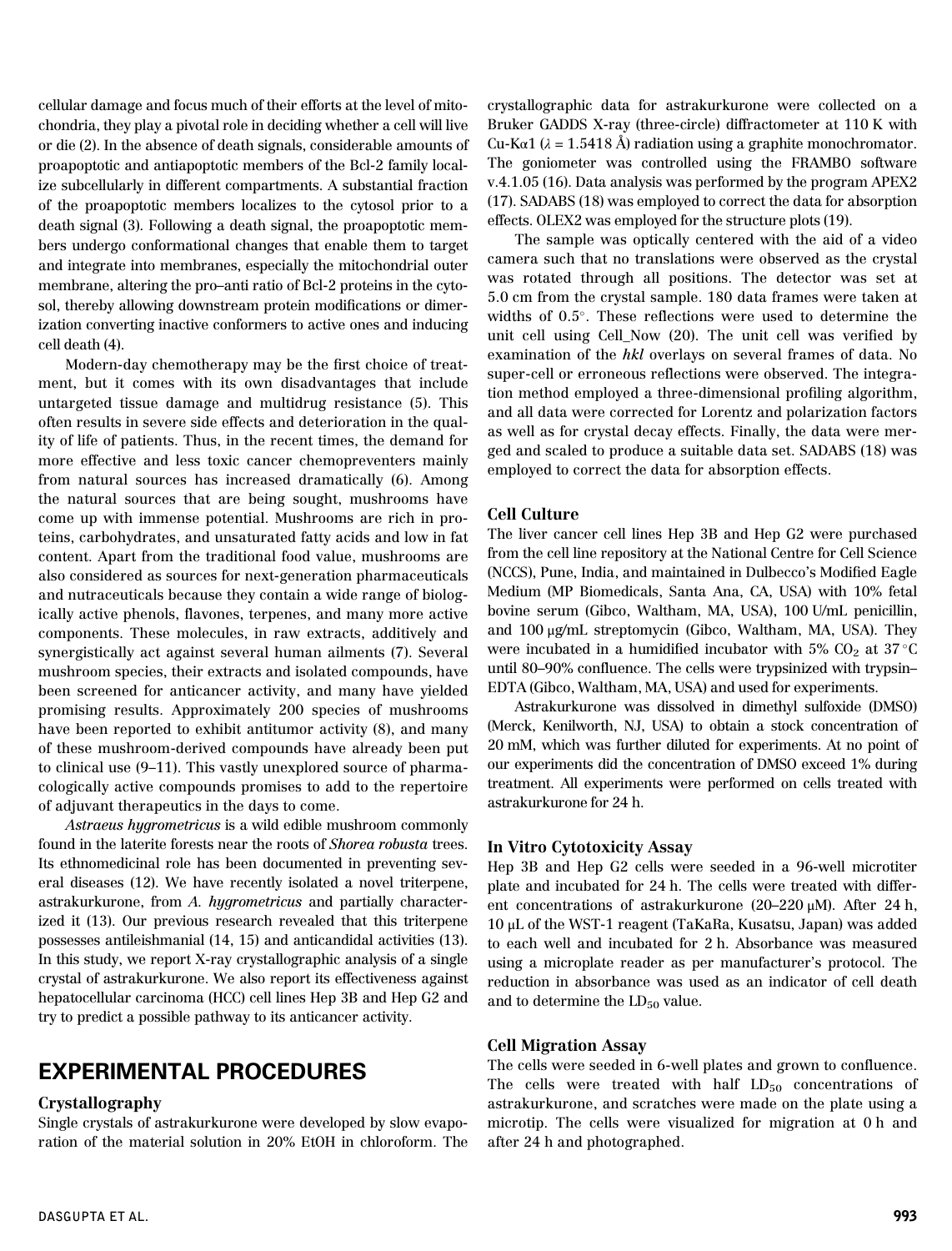

#### Fluorescence Microscopy and Apoptosis Detection by Acridine Orange/Ethidium Bromide Staining

The cells treated with different concentrations of astrakurkurone were stained with a mixture of acridine orange (AO, 5 mg/mL) and ethidium bromide (EB, 3 mg/mL) and visualized under a fluorescence microscope (FLoid Imaging Station, Life Technologies, Waltham, MA, USA). The live cells were stained green due to the uptake of AO while the dead cells took up EB preferentially, producing a brilliant orange fluorescence.

To study changes in nuclear morphology, treated cells were washed with phosphate-buffered saline (PBS), fixed with 4% paraformaldehyde in PBS for 10 minutes, again washed with PBS, and finally stained with  $4'$ ,6-diamidino-2-phenylindole (DAPI) (1 µg/mL in PBS) for 15 minutes. The cells were then examined under a fluorescence microscope for nuclear deformities.

#### Flow Cytometric Analysis of Cellular Apoptosis and Cell **Cycles**

Astrakurkurone-treated HCC cells were harvested and examined for apoptosis using the fluorescein isothiocyanate (FITC)-Annexin V/propidium iodide (PI) staining kit (BioLegend, San Diego, CA, USA) following the manufacturer's protocol. The harvested cells were washed with PBS and stained with FITC-Annexin V using Annexin V binding buffer for 30 minutes. PI solution was added to the cell suspension and studied for apoptosis.

In another experiment, to examine the cell cycle status of the treated cells, the harvested cells were fixed with 70% ethanol overnight. The fixed cells were centrifuged at 1000 rpm for 3 minutes and the supernatant was discarded. The cells were then washed with PBS and suspended in a buffer containing 50 μg/mL PI (21). The cells were incubated for 10 minutes and subjected to flow cytometry.

#### Flow Cytometric and Microscopic Analysis of Intracellular ROS

Healthy Hep 3B and Hep G2 cells were suspended in serum-free media, treated with varied concentrations of astrakurkurone, and incubated for 1 h. 5 μM DCFDA (2',7'-dichlorofluorescein diacetate) was added to each set, incubated at  $37^{\circ}$  C for 15 minutes, and examined by flow cytometry. Healthy HCC cells grown to 70–80% confluence were substituted with serum-free media and treated with different concentrations of astrakurkurone and 5 μM DCFDA in combination. The cells were studied under a fluorescence microscope for the detection of intracellular reactive oxygen species (ROS) after an hour-long incubation at  $37^{\circ}$  C.

#### Flow Cytometric Analysis of Mitochondrial Membrane Potential

 $DiOC<sub>6</sub>$  (3,3'-dihexyloxacarbocyanine iodide) is a cell-permeant green-fluorescent lipophilic dye, selective for the mitochondria of live cells, at low concentrations. Harvested cells were washed and resuspended in PBS. 0.1  $\mu$ M DiOC<sub>6</sub> was added to each sample and examined by flow cytometry.

#### RNA Isolation and Semiquantitative Reverse Transcriptase Polymerase Chain Reaction

Total cellular RNA of treated and untreated cells was isolated using the TRIzol reagent (MP Biomedicals, Santa Ana, CA, USA) following the manufacturer's protocol. RNA was quantified, and equal quantities of RNA were used to synthesize cDNA by reverse transcriptase polymerase chain reaction. The produced cDNA was used to study the expression of apoptosis-related genes bax and Bcl-2. GAPDH was used as the internal control. The specific primer sequences were selected from the published literature, and are shown in Table S7.

#### Western Blot Analysis

To prepare the whole cell lysate, the treated cells were harvested by trypsinization and suspended in radioimmunoprecipitation assay buffer (25 mM Tris–HCl, pH 7.6, 150 mM NaCl, 1% NP-40, 1% sodium deoxycholate, and 0.1% sodium dodecyl sulfate [SDS]) supplemented with protease inhibitors. The lysate was centrifuged at 13000 rpm for 30 minutes and the supernatant was collected. Total protein content was measured using the Bradford reagent (Abcam, Cambridge, UK).

Equal amounts of protein from the control set and each of the treated sets were separated by SDS-PAGE (10%) and transferred onto a polyvinylidene fluoride membrane. The membrane was blocked with 5% bovine serum albumin and incubated overnight with the primary antibodies of bax, Bcl-2, cleaved caspase 3, cleaved caspase 9 (GeneTex Inc., Alton Pkwy Irvine, CA, USA), and GAPDH (BioBharati LifeScience, Kolkata, India). The membrane was then washed with PBS-T and incubated with horseradish peroxidase-conjugated secondary antibody for 1 h. Protein expression was studied by chemiluminescence in a ChemiDoc Gel Imaging System (Bio-Rad, Hercules, CA, USA) using the horseradish peroxidase substrate (Thermo Fisher Scientific, Waltham, MA, USA). Antibodies were stripped off the membrane using Restore Western Blot Stripping Buffer (Thermo Fisher Scientific, Waltham, MA, USA) before every subsequent analysis after the first one.

#### Binding Analysis by Molecular Docking

Molecular docking studies were carried out to further understand and characterize the interaction of astrakurkurone with Bcl-2. Astrakurkurone was drawn in gauss view and optimized at the B3LYP/6-311 + G  $(d,p)$  level using the Gaussian 09 program. The optimized ligand structure was docked into the protein using the AutoDock version 4.2. AutoDockTools 1.5.4 was used to set the polar hydrogen and rotatable bonds, and also to add the Gasteiger charge. The protein box surrounded in the grid box has a dimension of 126 Å  $\times$  126  $\times$  Å  $\times$  126 Å with a grid spacing of 0.375 Å. The Lamarckian genetic algorithm was used to generate the protein–ligand conformation. The docking was carried out with the following parameters: number of runs, 100; population size, 150; number of evaluations, 2,500,000; and the number of generations, 27,000. Cluster analysis was carried out with a root mean square deviation tolerance of 2 Å. The output was rendered by the PyMOL molecular viewer and MGLTools.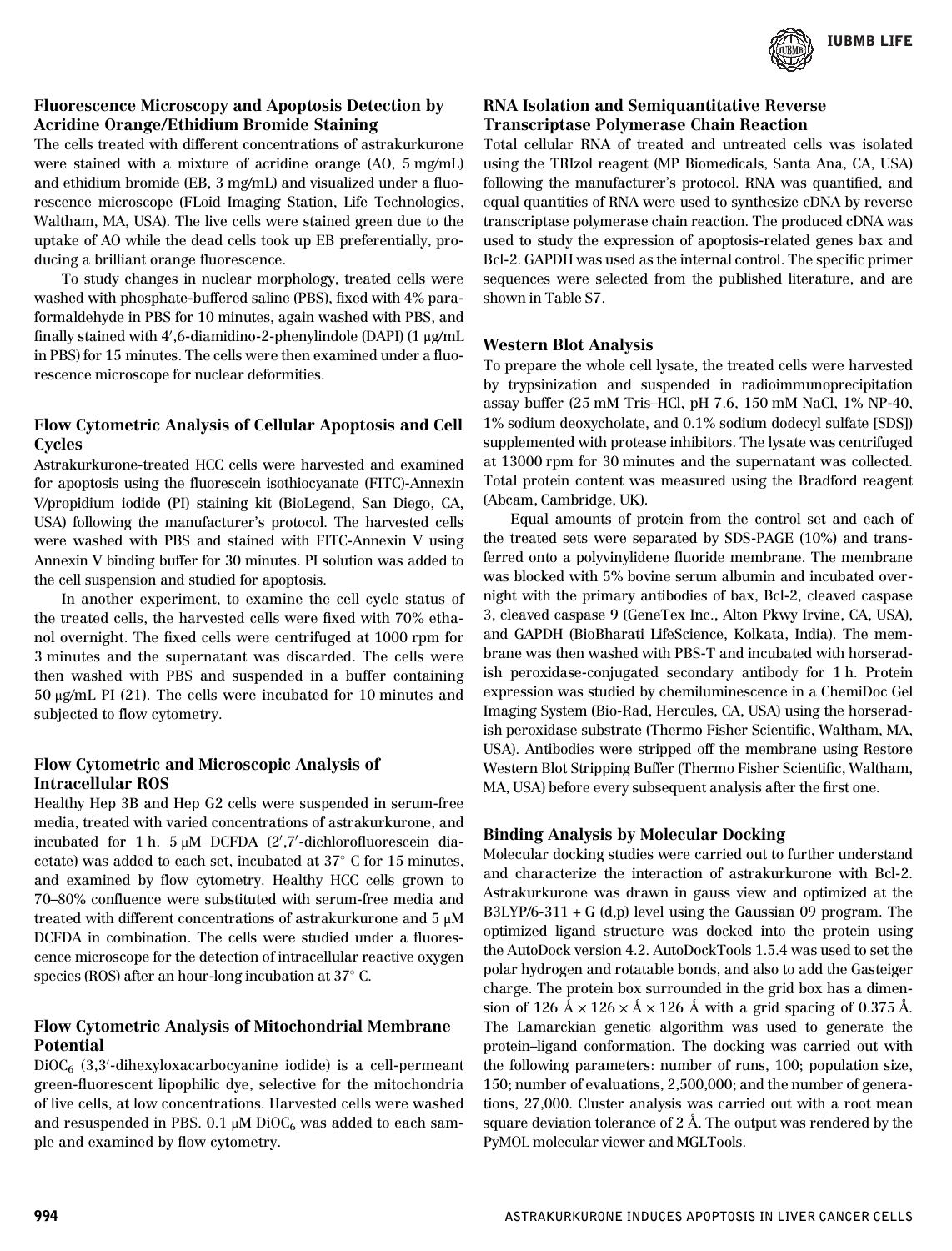

FIG 1 *(A) ORTEP representation of astrakurkurone. (B) Representative packing of two molecules of astrakurkurone in the crystal structure.*

#### Statistical Analysis

All data are presented as the mean  $\pm$  SD of "n" independent measurements as indicated in the corresponding figure legends. Statistical comparisons between treated and untreated control groups were calculated using Student's t test. A value of  $P < 0.05$  was considered significant.

# RESULTS

#### Crystallographic Structure of Astrakurkurone

Astrakurkurone (TLB\_150506\_G) crystallizes in the  $P2<sub>1</sub>$  space group with  $Z = 4$  and  $Z' = 2$ . The packing characteristics revealed, along expected lines, that the C(3)-OH of one molecule is hydrogen bonded to both the ring oxygen and the carbonyl oxygen of another molecule. An ORTEP diagram of the crystal

structure (clarified thermal ellipsoids of a single molecule) is given in Fig. 1A and the representative packing of two molecules of the compound is given in Fig. 1B. A summary of crystal parameters is presented in Table 1. Detailed crystal information for astrakurkurone (TLB\_150506\_G) has been presented in Tables S1–S6. The crystallographic data have been deposited in the CCDC vide number 1831282.



Crystal data and structural refinement for TLB\_150506\_G

| Identification code                       | tplai                                                                                                                                      |
|-------------------------------------------|--------------------------------------------------------------------------------------------------------------------------------------------|
| <b>Empirical formula</b>                  | C30 H48 O3                                                                                                                                 |
| Formula weight                            | 456.68                                                                                                                                     |
| Temperature                               | 110.15 K                                                                                                                                   |
| Wavelength                                | 1.54178 Å                                                                                                                                  |
| Crystal system                            | Monoclinic                                                                                                                                 |
| Space group                               | P 1 21 1                                                                                                                                   |
| Unit cell dimensions                      | $a = 13.4261(5)$ $\AA = 90^{\circ}$ $\Box$<br>$b = 7.2851(3)$ $\mathring{A} = \Box$ 102.490<br>$(2)^\circ$ .<br>$c = 27.9342(11)$ Å = 90°. |
| Volume                                    | 2,667.59(18) Å <sup>3</sup>                                                                                                                |
| Z                                         | 4                                                                                                                                          |
| Density (calculated)                      | 1.137 $Mg/m3$                                                                                                                              |
| Absorption coefficient                    | $0.546$ mm <sup>-1</sup>                                                                                                                   |
| F(000)                                    | 1,008                                                                                                                                      |
| Crystal size                              | $0.37 \times 0.06 \times 0.04$ mm <sup>3</sup>                                                                                             |
| Theta range for data<br>collection        | 3.241 to 60.848 $^{\circ}$                                                                                                                 |
| Index ranges                              | ?<=h<=?, ?<=k<=?, ?<=l<=?                                                                                                                  |
| Reflections collected                     | $\overline{?}$                                                                                                                             |
| Independent reflections                   | 7,364 $[R(int) = ?]$                                                                                                                       |
| Completeness to<br>theta = $67.679^\circ$ | 80.0%                                                                                                                                      |
| Absorption correction                     | Semiempirical from<br>equivalents                                                                                                          |
| Max, and min, transmission                | 0.752 and 0.624                                                                                                                            |
| Refinement method                         | Full-matrix least-squares<br>on $\mathsf{F}^2$                                                                                             |
| Data/restraints/parameters                | 7,364/1/612                                                                                                                                |
| Goodness of fit on $F^2$                  | 1.117                                                                                                                                      |
| Final R indices [b2sigma(l)]              | $R1 = 0.0508$ , wR2 = 0.1372                                                                                                               |
| R indices (all data)                      | $R1 = 0.0574$ , wR2 = 0.1495                                                                                                               |
| Absolute structure<br>parameter           | 0.1(2)                                                                                                                                     |
| <b>Extinction coefficient</b>             | 0.0047(6)                                                                                                                                  |
| Largest diff. peak and hole               | 0.392 and $-0.252$ e. $\AA^{-3}$                                                                                                           |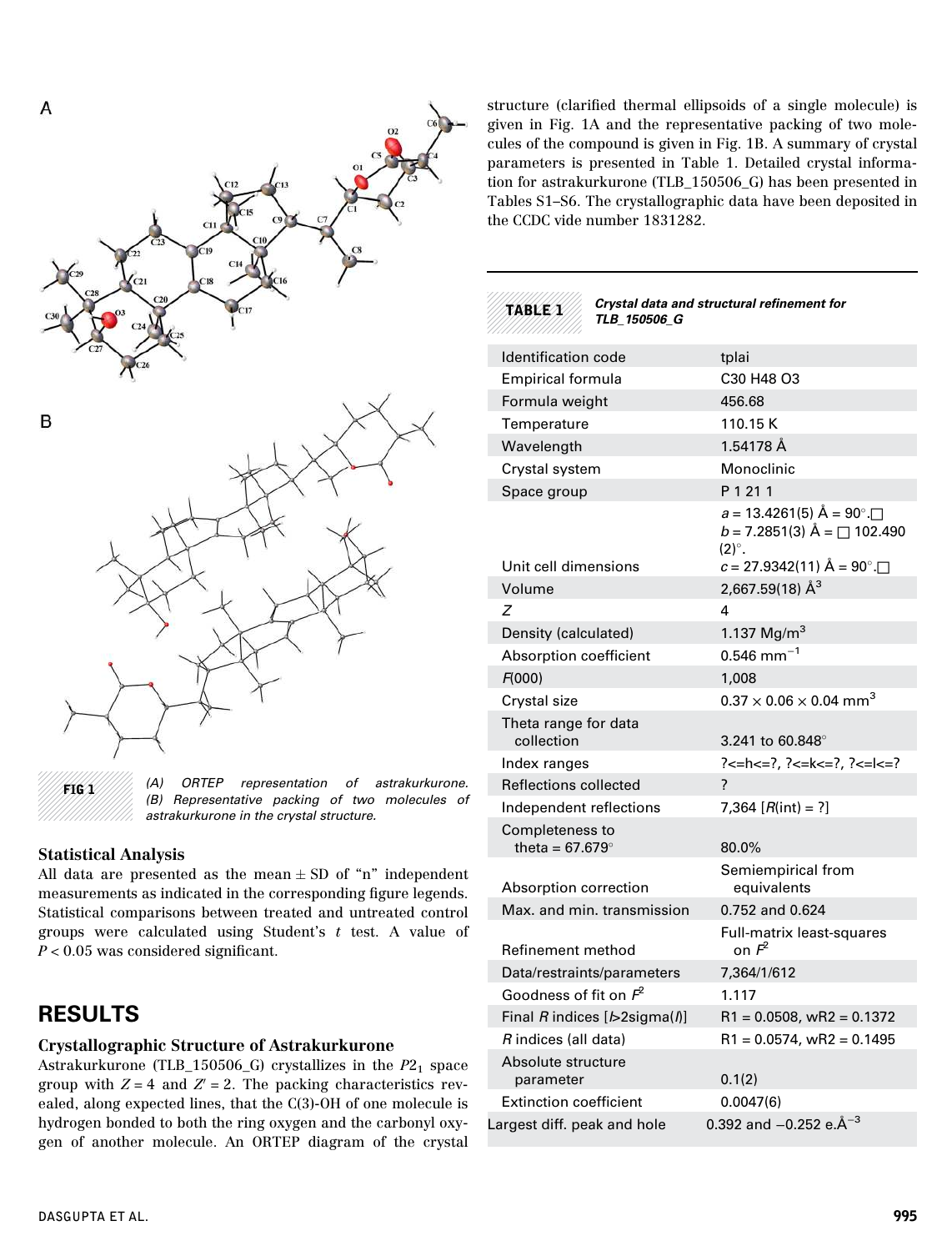

#### Astrakurkurone Induces Cell Death and Reduces Cellular Migration of Liver Cancer Cells

WST-1 assay helped us to evaluate cell death at different concentrations of the drug and calculate its  $LD_{50}$  value, which was found to be 58.8 μM and 122 μM for Hep 3B and Hep G2, respectively (Fig. 2A,B). Comparative treatment of astrakurkurone on a normal liver cell line (Chang liver) showed no untargeted cytotoxicity even at the highest dose of 250 μM. The cells were also treated with a known anticancer drug doxorubicin for 24 hours. The LD<sub>50</sub> value was found to be  $4 \mu$ M for Hep 3B and  $9 \mu$ M for Hep G2. The results are shown in Fig. S1A,B.

To further contrast between live and dead cells visually, dual staining with AO and EB was performed where the live cells fluoresce green due to AO uptake, while the dead cells glow orange for EB permeating selectively into dead cells. In our experiment, it could be visually confirmed that astrakurkurone induced cell death in HCC cells (Fig. 2C). Cell migration assays indicated that astrakurkurone reduced the migration of the liver cancer cells (Fig. 3) at half  $LD_{50}$  concentrations of 29 μM for Hep 3B and 61 μM for Hep G2.

#### Astrakurkurone Leads to Cell Cycle Arrest and Concomitant Apoptotic Induction in Liver Cancer Cells

The astrakurkurone-treated and untreated Hep 3B and Hep G2 cells were stained with PI and analyzed for anomalies in the cell cycle. Our results showed astrakurkurone-induced cell cycle arrest at the sub- $G_0/G_1$  phase in both Hep3B (35% at 40  $\mu$ M dose) and Hep G2 (21% at 150  $\mu$ M dose). At these concentrations, the cell population at sub- $G_0$  phase, indicative of apoptotic cells was found to increase significantly in comparison to untreated controls (Fig. 4B).

Alterations in DNA caused by several factors affect the nucleus and ultimately the entire cell leading to compromised function of the organ and organism. Thus, we wanted to assess the nuclear morphology of astrakurkurone-treated and untreated Hep 3B and Hep G2 cells using DAPI staining and fluorescence microscopy. We found that in comparison to the untreated controls, the nuclei of the treated cells (40 μM for Hep 3B and 150 μM for Hep G2) appeared shrunk, with pronounced blebbing, and these deformities could be observed after an incubation period of 24 h (Fig. 4A).

Various literature studies and preclinical and clinical evidence suggest that the key to regressing tumors and elimination of abnormal premalignant cells is the induction of apoptosis. In the current study, to confirm and quantify astrakurkuroneinduced apoptosis, Annexin V/PI dual staining experiments were performed employing flow cytometry. Our experimental data (Fig. 5A) indicated that after exposure to 40 μM and 150 μM doses for 24 h, about 45% of Hep 3B cells and 90% of Hep G2 cells were in the apoptotic phases (early: Annexin V+ and late: Annexin V/PI+ phase cells taken together).

#### Astrakurkurone Is a Major MMP-Modulating Agent and Accentuates ROS Generation in Liver Cancer Cells

The cells in our study were coincubated with astrakurkurone and DCFDA, a fluorescent probe for ROS, and analyzed by flow



| FIG 2 | Astrakurkurone-induced cytotoxicity in (A) Hep 3B cells |
|-------|---------------------------------------------------------|
|       | and (B) Hep G2 cells. Chang liver cells were taken as   |
|       | normal liver cells after 24 h. Data are presented as    |
|       | mean $\pm$ SEM and are representative of three indepen- |
|       | dent experiments. *P < 0.05; **P < 0.01; ***P < 0.001.  |
|       | (C) Cell death imaging by acridine orange and ethidium  |
|       | bromide dual staining as pictured after 24 h for Hep 3B |
|       | (upper panel) and Hep G2 (lower panel) cells. Images    |
|       | taken under 20X magnification, representing the best of |
|       | the replicates $(n = 3)$ .                              |

cytometry. Our results suggest that the drug did induce ROS generation in the treated HCC cells, and that it is an early event. A substantial amount of ROS was detected as early as within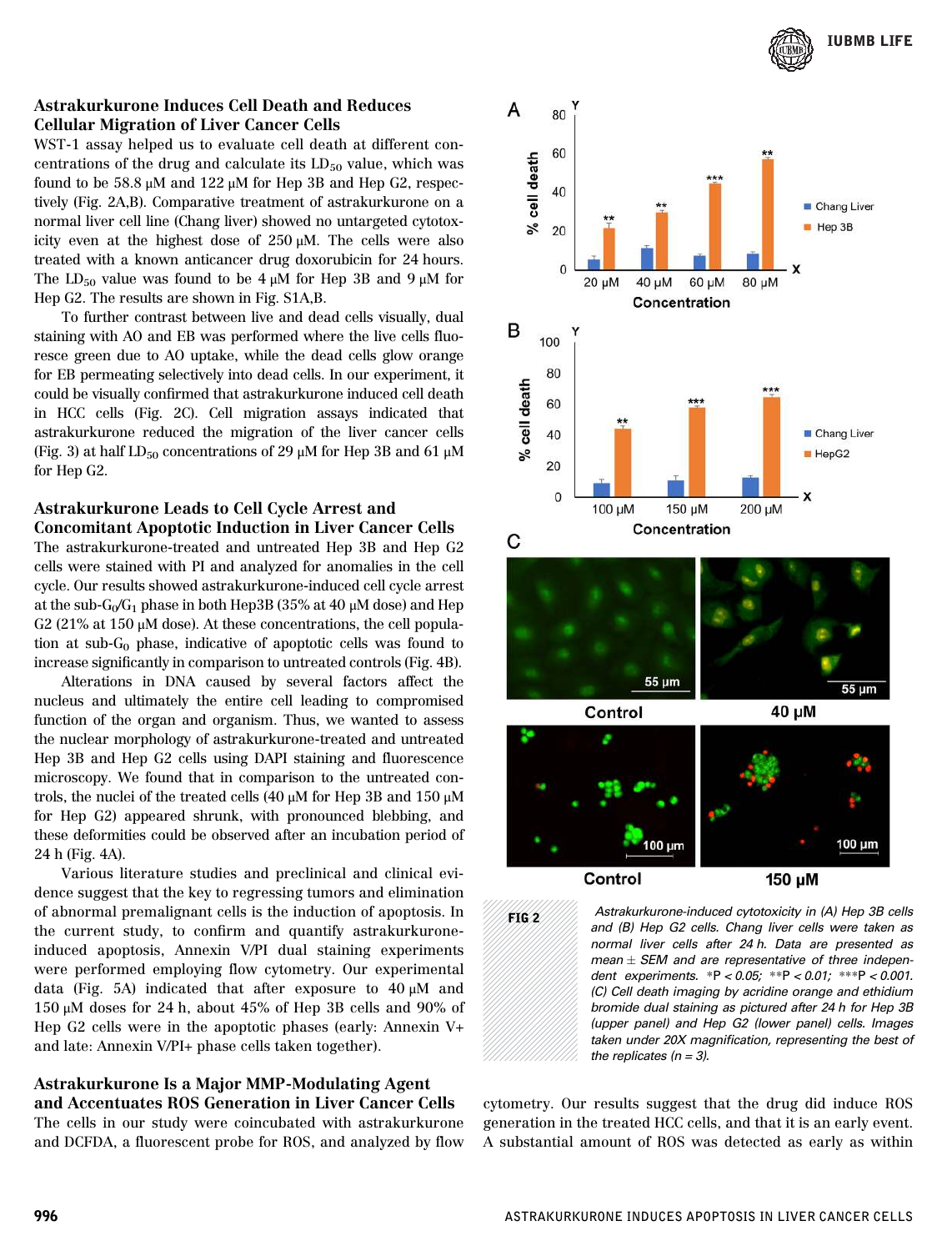

FIG 3 *Cell migration assay. (A) Untreated control Hep 3B cells at 0 h, (B) untreated control Hep 3B cells at 24 h, (C) Hep 3B cells treated with 29* μ*M astrakurkurone at 24 h, (D) untreated control Hep G2 cells at 0 h, (E) untreated control Hep G2 cells at 24 h, and (F) Hep G2 cells treated with 61* μ*M astrakurkurone at 24 h. Images taken under 5X magni*fi*cation, representing the best of the replicates (n = 3).*

1 h of incubation as indicated by the peak shift in Hep 3B and Hep G2 (Fig. 6A-I,B-I, respectively).

We stained the HCC cells with a mitochondria-specific fluo $r$ escent probe  $DiOC_6$  and analyzed them by flow cytometry. 3,3'-Dihexyloxacarbocyanine iodide  $(DiOC<sub>6</sub>)$  is a cell-permeant, green-fluorescent, lipophilic dye that accumulates in mitochondria due to their large negative membrane potential and can be applied to monitor the mitochondrial membrane potential (MMP) using flow cytometric detection (22). A marked decrease in the fluorescence intensity of  $DiOC_6$  was observed in the treated cells (40  $\mu$ M for Hep 3B and 150 μM for Hep G2, Fig. 6A-II,B-II, respectively), indicating that astrakurkurone may have induced mitochondrial membrane depolarization leading to MMP disruption.

#### Astrakurkurone/BCL-2 Interaction Dictates the Predominant Interactions Between Antiapoptotic and Proapoptotic BCL-2 Family Proteins in the Liver Cancer Cells

Morphological and flow cytometric analysis of apoptosis in our study indicated that astrakurkurone might act by activating the intrinsic pathway of apoptosis. Gene expression studies clearly indicated a dose-dependent increase (20–80 μM for Hep3B; 50–200 μM for HepG2) in the mRNA expression of Bax. Bcl-2, however, was found to be downregulated compared to untreated controls (Fig. 5B-I,B-II). These findings corroborated with Western blot analysis where similar results were found at the protein levels from whole cell lysates of both cell lines. Further analysis of downstream effector caspases showed a dose-dependent increase in cleaved caspases 3 and 9 (Fig. 5C-I,C-II). The protein expression was normalized against GAPDH, and the relative protein expression for Hep3B and HepG2 has been indicated in Fig. S2A and S2B, respectively.

Molecular docking analysis by AutoDock 4.2 showed that astrakurkurone did bind inside the grooves of Bcl-xL and Bcl-2 (crystal structures of Bcl-xL PDB ID: 4QVF and Bcl-2 PDB ID: 2O2F were obtained from the Protein Data Bank). Figure 7A,C shows the lowest energy-binding pose is obtained by the molecular docking of astrakurkurone with Bcl-xL and Bcl-2 in a partial surface view. The lanostane moiety of astrakurkurone was placed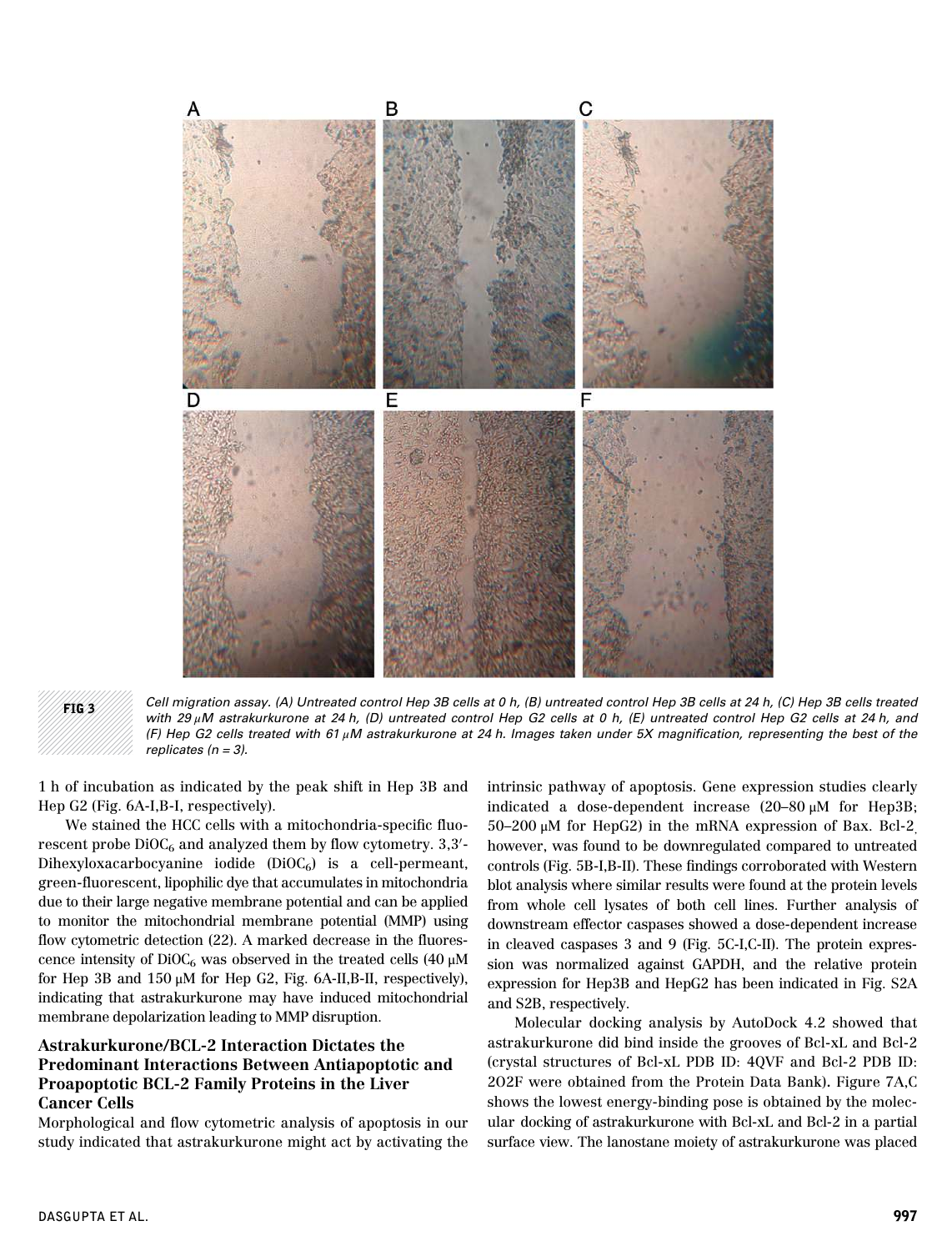



*cells after 24 h treatment with astrakurkurone. I) Hep 3B cells and II) Hep G2 cells. Images taken under 20X magni*fi*cation, representing the best of the replicates (n = 3). (B) Cell cycle analysis of PI-stained HCC cells showing an increase in apoptotic cell population after 24 h treatment with astrakurkurone: (I) Hep 3B cells and (II) Hep G2 cells. Data are expressed as mean SEM (n = 3),* P *< 0.05.*

very close to the hydrophobic pocket (BH3 domain) of Bcl-xL interacting at Phe-97, Tyr-101, Ala-104, Phe-105, Val-126, and Phe-146. Similar amino acids interact with Bim at Leu-94 and Ile-97 (Fig. 7A,B). The pyran-2-one group of astrakurkurone was found in a different position, and it forms a hydrogen bond with His-113 of human Bcl-xL (Fig. 7B). The theoretical binding was energetically most favorable with a binding energy of −9.45 kcal/mol. Apart from these, the hydrophobic and hydrogen bond interactions are also predicted to play a significant role in the complex formation inside the binding pocket of Bcl-xL. In the case of Bcl-2, the pyran-2-one moiety of astrakurkurone lies near the human Bcl-2 residue Arg-104 (Fig. 7C,D). The pyran-2-one moiety interacted inside the binding pocket formed by Bcl-2 residues Ala-97, Phe-101, and Val-145. The lanostane moiety was observed in the hydrophobic pocket of Phe-109, Met-112, Val-130, Leu-134, and Ala-146. The binding (theoretical) was energetically most favorable with a binding energy of −9.34 kcal/mol. Upon interaction with Bcl-xL, the hydrophobic bonds are predicted to be involved in the complex formation inside the binding pocket of Bcl-2.

#### **DISCUSSION**

Liver cancer is the third major cause of cancer-related deaths worldwide. It is often detected late, rendering conventional chemotherapy, radiotherapy, or immunotherapy practically challenging (23). Pharmaceutical therapies are designed to activate cytotoxicity pathways in tumor cells, while maintaining some selectivity to minimize destruction of normal tissue (24). In our study, we evaluated the anticancer effects of our drug candidate astrakurkurone on two major HCC cells Hep 3B and Hep G2. Even though a few compounds have been isolated from mushrooms, not many have been structurally characterized in depth (25). Crystallographic analysis demonstrated a well-defined crystal structure of astrakurkurone, which was used for our downstream experiments. Astrakurkurone crystals showed significant cytotoxicity against the above-mentioned cell lines at significantly low doses, which showed no toxicity on normal liver cells (Chang liver). Astrakurkurone also showed a promising result in inducing cell cycle arrest at the sub-G0/G1 phase and arresting cellular migration in adherent cultures, thereby posing to be a possible therapeutic in line for inhibiting proliferation of liver cancer cells.

The major hallmark of human cancers is to evade the cell death signals (26), and this increases the importance of newly designed drugs that are targeted to activate the cell death machinery (27). Cell death by apoptosis is ATP dependent and is characterized by cell shrinkage, chromatin condensation, nuclear fragmentation, and activation of a family of cysteinecontaining, aspartate-directed proteases called caspases (28). Even though cell death by apoptosis is characterized by DNA fragmentation, the appearance of a DNA ladder is not entirely conclusive (29). Changes in nuclear morphology prove to be a useful alternative in this case. Astrakurkurone treatment in our study clearly indicated apoptotic cell death by the appearance of condensed nuclei in DAPI-stained liver cancer cells coupled with enhanced phosphatidylserine externalization and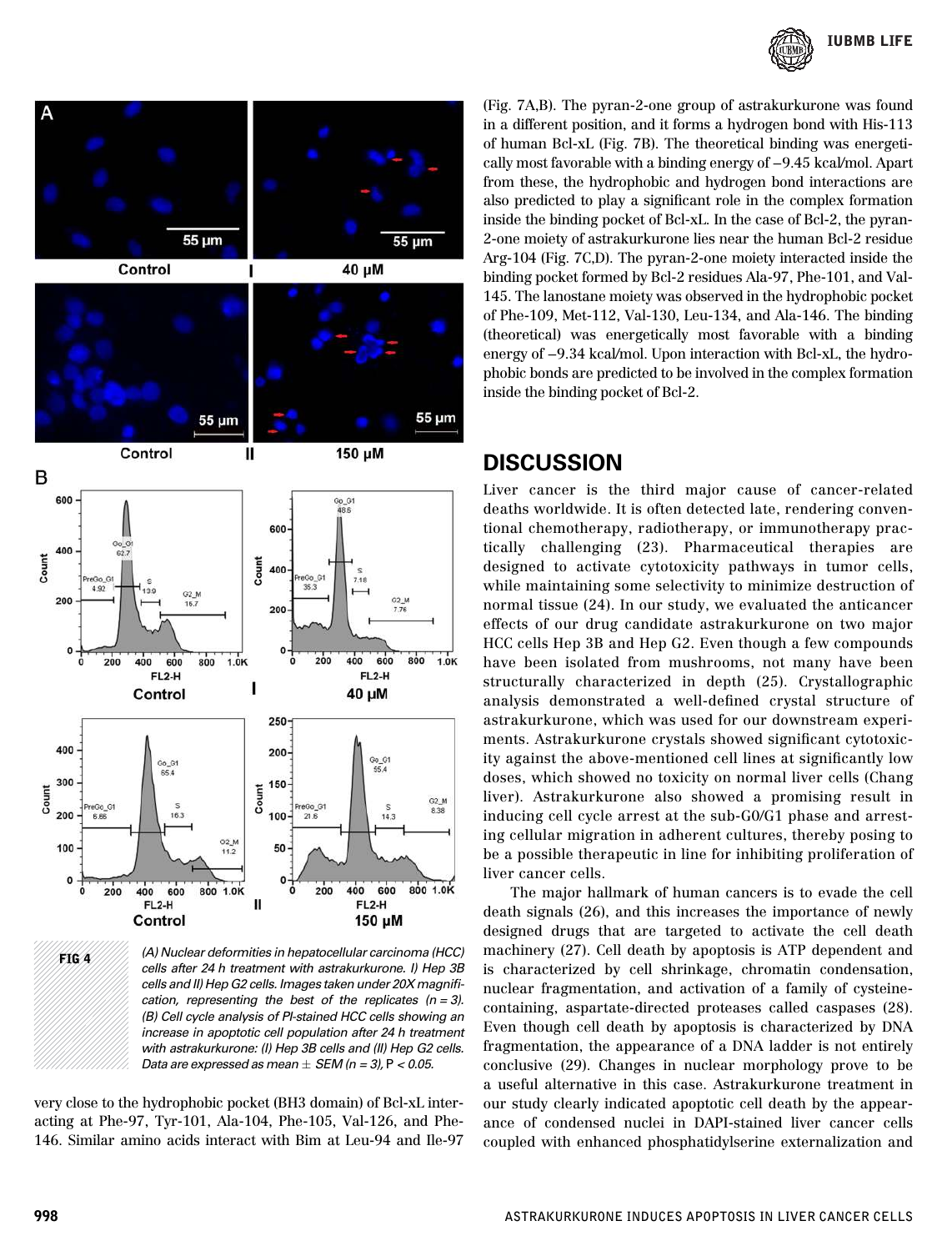



FIG 5 *(A) Annexin V-FITC/PI staining and the* fl*ow cytometric detection plot from the gated Hep 3B (above) and Hep G2 (below) cells showing populations corresponding to nonapoptotic (Annexin V*– *PI*–*), early (Annexin V + PI*–*), and late (Annexin V+ PI+) apoptotic cells treated with astrakurkurone for 24 h. Data are expressed as mean SEM (n = 3),* P *< 0.001. (B) Comparative gene expression of apoptotic markers from (I) Hep 3B and (II) Hep G2 cells by semiquantitative reverse transcriptase polymerase chain reaction after 24 h of astrakurkurone treatment. GAPDH was used as the loading control. The data represent the best of the replicates (n = 3). (C) Western blot analysis of apoptotic markers from (I) Hep 3B and (II) Hep G2 cells after 24 h of astrakurkurone treatment. GAPDH was used as the loading control. The blot represents the best of the replicates (n = 3).*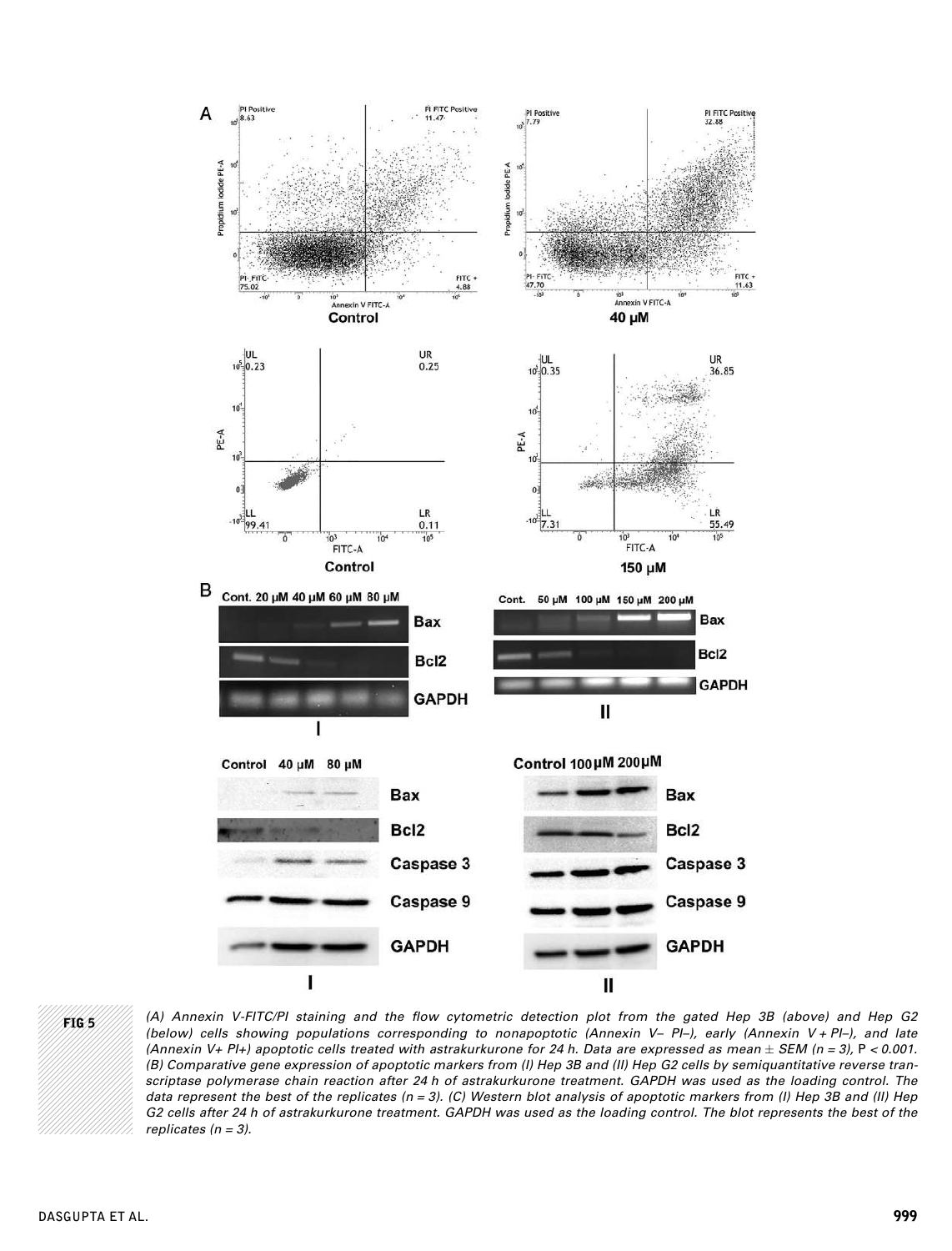

FIG 6 *(A) Flow cytometric analysis showing astrakurkuroneinduced (I) ROS generation and (II) depolarization of mitochondrial membrane potential (MMP) in Hep 3B cells after 24 h, (B)* fl*ow cytometric analysis showing astrakurkurone-induced (I) ROS generation and (II) depolarization of MMP in Hep G2 cells after 24 h. Data are expressed as mean SEM (n = 3),* P *< 0.001.*

plasma membrane permeability as indicated by the quantitative increase of Annexin<sup>+</sup>/PI<sup>+</sup> cells in flow cytometry.

Diverse chemotherapeutic agents have also been developed that can kill tumor cells by amplifying oxidant stress, by directly



generating ROS or inhibiting antioxidant enzymes (30). ROS have been implicated to be involved in tumorigenesis (31), but beyond a threshold, ROS can trigger cellular apoptosis and necrosis (32). Recent studies have also focused on exploring the relation of ROS generation and cancer cell death by natural compounds, like ascorbic acid (33), and on designing ROSactivated anticancer prodrugs as a new strategy for tumor specific damage (30). We have thereby tested the ability of our new drug candidate astrakurkurone in generating intracellular ROS. Astrakurkurone posed to cause potential cellular damage and cell death providing an opportunistic mechanism to kill hepatocellular cancer cells by imposing excessive ROS stress on the malignant cells. Excessive production of ROS may inflict damage to various cellular components including DNA, protein, and lipid membranes (34). Permeabilization of the mitochondrial outer membrane is a potent activator of cell-death initiating pathways. As much of the free radicals are generated in the mitochondria, oxidative stress and mitochondrial damage have been implicated in the pathogenesis of several diseases (35). Damage to the mitochondrial membrane is likely to cause the release of cytochrome c and activate the apoptotic cascades (36). Our potential drug candidate astrakurkurone seemed to act in a similar mechanism by depolarizing the mitochondrial membrane, thus utilizing excessive production of ROS and destabilized MMP as two major machineries to target Hep 3B and Hep G2 cells in culture.

Among the significant executors of apoptosis, the caspase family proteins are the fulcrum of the apoptotic cascade. Astrakurkurone treatment indicated an upregulation in the levels of cleaved caspase 3 and caspase 9 of liver cancer cells in a dose-dependent manner. Along with the caspases, several other factors such as the Bcl-2 family proteins also regulate key parts of the apoptotic machinery. The Bcl-2 family comprises both proapoptotic proteins such as Bax, Bak, Bid, Bim, and so on, and prosurvival proteins such as Bcl-2, Bcl-xL, Bcl-w, and so on. These proteins regulate the fate of the cells in a complex series of protein–protein interactions. Astrakurkurone treatment clearly indicated a dose-dependent increase of the proapoptotic marker Bax, along with a concomitant decrease in the antiapoptotic marker Bcl-2. This altered ratio of Bax/Bcl-2 played the pivotal role in astrakurkurone-induced cell death of Hep 3B/Hep G2 cells.

The balance between cellular proliferation and attrition helps maintain cellular homeostasis and plays an important role in maintaining this homeostasis is the Bcl-2 family of proteins. Among the members that promote apoptosis in the Bcl-2 family, Bax is of profound importance, which in our study was shown to be in an upsurge with astrakurkurone treatment. Bax localized in the cytoplasm translocates into the outer mitochondrial membrane, causing cytochrome c release in stressful conditions, which binds with Apaf 1 and caspase 9 to manifest apoptosis (4, 37). The proapoptotic proteins in this family, including Bax, have either three Bcl homology domains or only one Bcl homology domain (BH1– BH3 or only BH3), while prosurvival proteins have four BH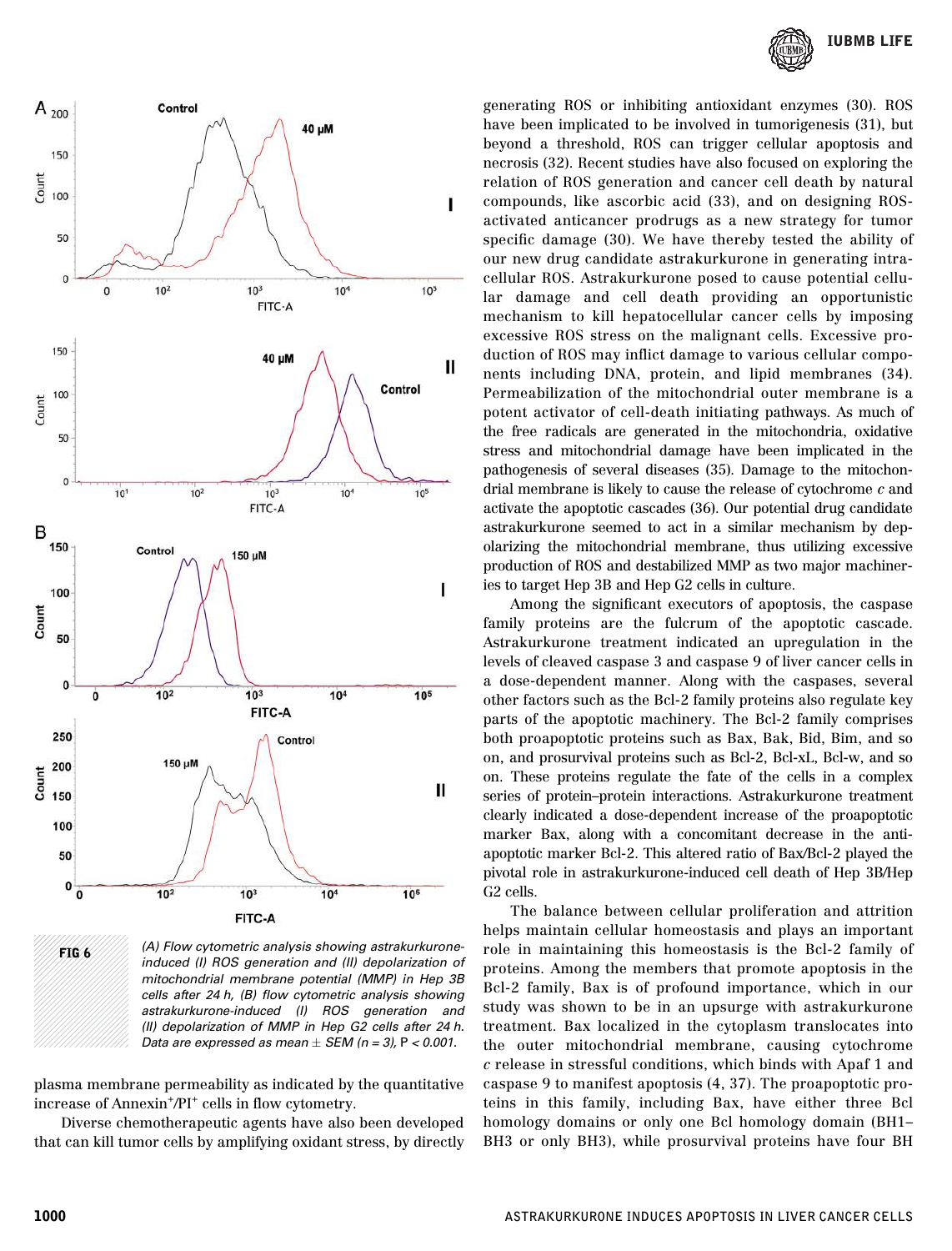



FIG 7 *Detailed interactions between astrakurkurone with Bcl-xL and Bcl-2. (A) Crystal structure of human Bim BH3 helix bound to human Bcl-xL with docked conformation of astrakurkurone (pink stick model) superimposed. (B) Interaction of astrakurkurone with active site residues of Bcl-xL. Hydrogen bonds are shown in pink-dotted lines, and green circle indicates hydrophobic residues and blue indicates positively charged residues. (C) Astrakurkurone-docked conformation (pink stick model) was superimposed with cocrystal ligand (brown stick model) of the crystal structure Bcl-2. (D) Residues of Bcl-2 that interact with astrakurkurone. The green circle residues show the hydrophobic interaction and blue residues show positively charged amino acids.*

domains. These survival promoting proteins manifest their activity by directly binding and segregating their prodeath counterparts (38). Cancer cells can override the apoptotic signals by overexpressing the prosurvival Bcl-2 members (39). Recently, a number of small molecules, including natural and designed, have shown to bind at or near the BH3 domain of prosurvival proteins (38, 40), some of which have also been put to clinical use (41, 42). By binding to the antiapoptotic proteins, the molecules render them unable to sequester the proapoptotic proteins, thus leading the cell toward its death. As evident from our experimental findings, astrakurkurone seemed to disrupt MMP and modulate the Bcl-2 proteins. This led us to investigate whether astrakurkurone possesses any interactive affinity toward Bcl-2 and Bcl-xL. Our study indicated the binding affinity of astrakurkurone to the Bcl-2 family of proteins (Bcl-2 and Bcl-xL), wherein its strong affinity to the BH3 domain may have regulated the core Bcl-2 family proteins to promote apoptosis.

In conclusion, our study has revealed that our proposed drug candidate, astrakurkurone, has potential anticancer activity against HCC cell lines and highlighted on one of its major

routes to cellular apoptosis *in vitro*. Further studies would aim to verify the multipotential role of this new drug candidate, involving the triggered downstream signaling pathways, and the identification of some novel molecular targets of the drugs in preclinical cancer models, posing the relevant basis of nurturing its benefits in future clinical trials.

### ACKNOWLEDGEMENTS

We are thankful to the Department of Biotechnology, Government of West Bengal, for providing financial support to carry out this research (Grant No. 1261 (sanc)/BT Estt./RD-24/2013).

We would like to thank Pritha Mukherjee for critical reading of the manuscript and Arun Kumar Dutta for helping prepare the figures.

### CONFLICT OF INTEREST

The authors declare that they have no conflicts of interest with the contents of this article.